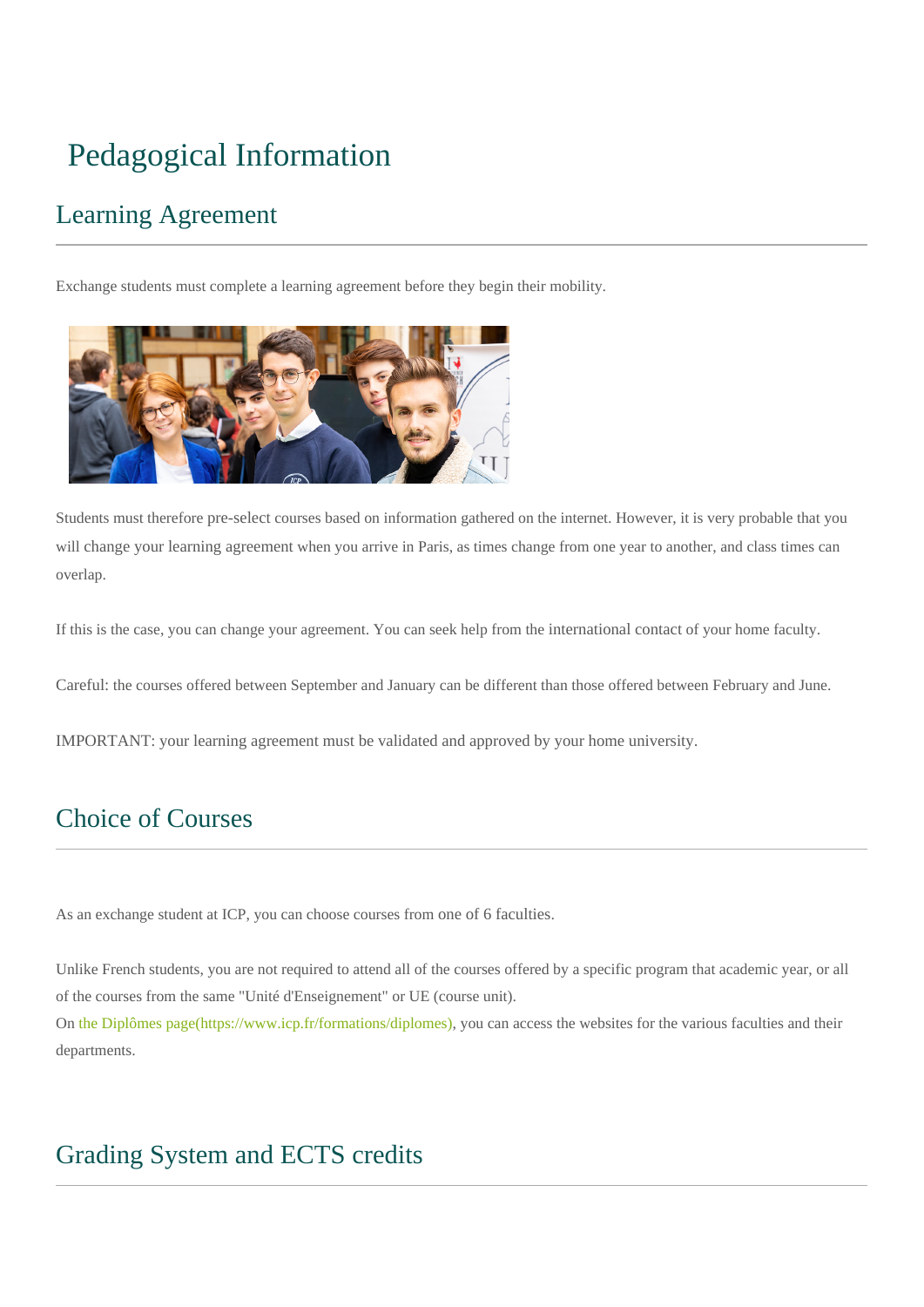The rule for awarding ECTS credits to exchange students is the following: ECTS credits (3 on average) are awarded for each course completed.

To pass an exam, you must receive a minimum note of 10/20. You will receive your transcript via email in the 2 months following the end of the examination period.

#### Required Level of French

The Catholic University of Paris is a French-speaking university. The language of instruction is therefore French for most courses. A B2 level of French is the minimum required for non-native speakers to attend a Bachelor's degree programme at our university. A C1 level is required to master's and PhD students.

IMPORTANT : If you want to effectively develop your French language skills, you can sign up for a French as a Foreign Language course at the [ILCF - Institut de Langue et de Culture Françaises\(https://ilcf.icp.fr/en\)](https://ilcf.icp.fr/en). Located on the ICP campus, the ILCF offers instruction certified "Qualité FLE," with qualified instructors, as well as personalized support adapted to each student.

As a foreign exchange student at the ICP, you will enjoy 20 hours of French as a Foreign Language instruction offered by the ILCF.

For more information please visit: https://ilcf.icp.fr/en

#### Academic Contacts for Exchange Students

Below you will find the academic contacts for international exchange students at the ICP :

Faculty of Letters : Alexandra TESTINO-ZAFIROPOULOS mail(/servlet/com.jsbsoft.jtf.core.SG? EXT=core&PROC=ENVOIMAIL&ACTION=CREER\_MAIL\_DIRECT&SUJET=&MESSAGE=&MAILTO=a.testin  $\overline{)}$ 

Faculty of Social Sciences and Economics : Justin COOK mail(/servlet/com.jsbsoft.jtf.core.SG?